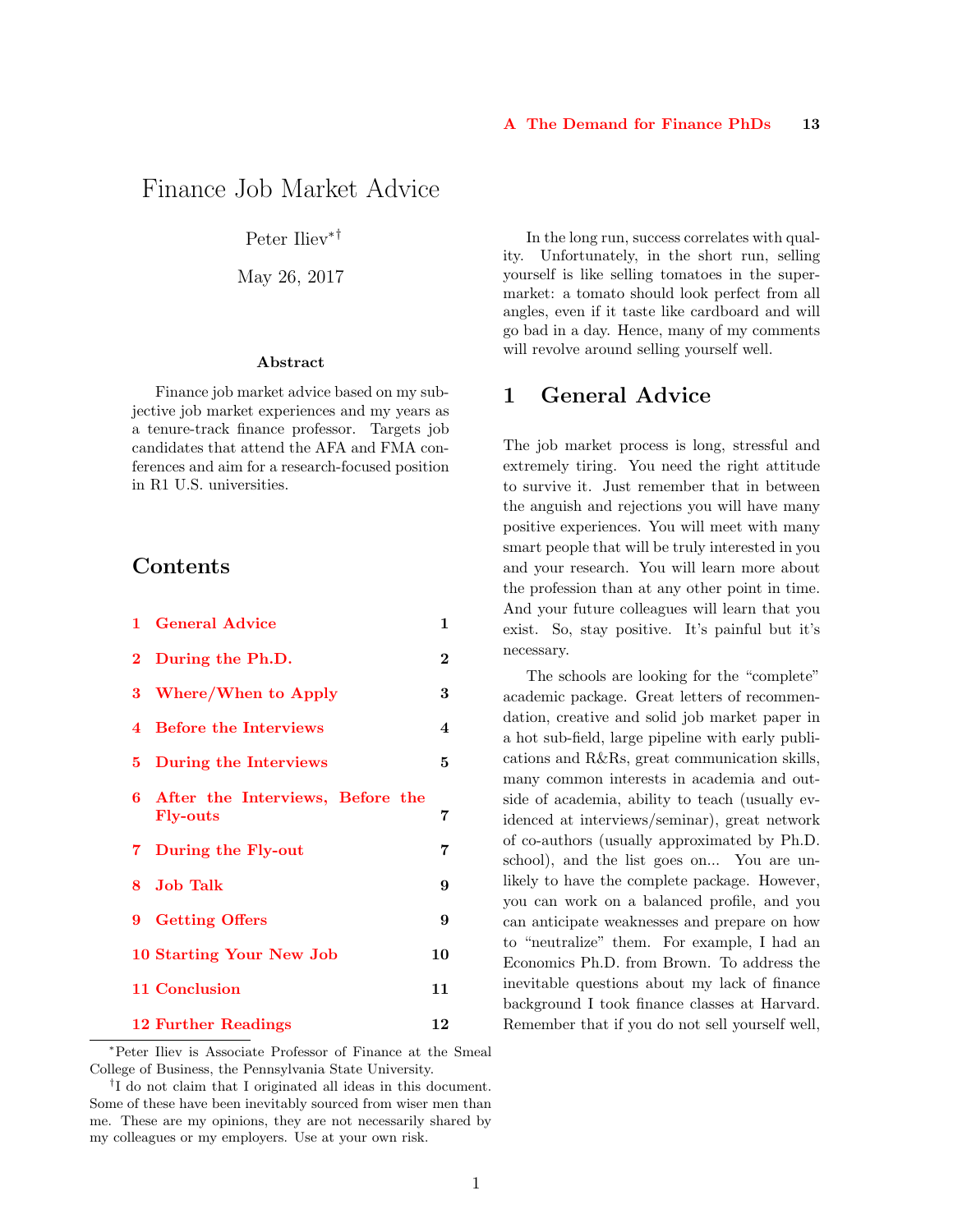nobody will.

On a related note, your future colleagues are mainly looking for people that can make the place intellectually stimulating and enjoyable, even a bit fun. Hence, many shortcomings can be overlooked as long as you convince people that you will be adding to those two dimensions.

Being realistic about the potential outcomes will reduce the stress and pressure. Generally, expect something around the median placement of your school or even a notch lower. Most advisers expect a lot more because your placement reflects on them; don't let this get into your head.

There will be times when you'll believe your research is garbage and you should just quit your scam. You need to snap out of it and keep moving. There is no such thing as perfect research. Interviews and seminars are scary but you will get used to them. A supportive spouse or friend can provide perspective.

Lower ranked schools and institutions also have very smart people. Do not underestimate them and do not act superior. A common reason why applicants fail is arrogance. You have no idea where you'll match well and where you will be happy.

Do not underestimate the competitive nature of the market. There are many good students and advisers usually inflate their letters. It is safe to assume that you will place similar to the previous cohorts in your school, usually one or two tiers behind your school (unless you are in a top 5 school).

You are in the running for very well-paid jobs. A "usual" pay package for top 50 fresh Assistant Professor is in the \$260K ball park (\$215K base pay plus guaranteed  $\frac{2}{9}$ th summer support). Hence, you need to invest time and \$ to be competitive. if curious, you can check one year lagged pay from state systems with FOIA disclosure like California [\(https://ucannualwage.ucop.edu/wage/\)](#page-0-1) or Texas [\(https://salaries.texastribune.org/\)](#page-0-1) .

Do not underestimate the noise in the matching process. Good luck/bad luck explains a big part of the outcome. Hence, it is your job to minimize the noise and signal your quality. Your placement will be crucial for your longterm success and often you cannot compensate for it later. Once you are on the job, people will not adjust your record for the amount of teaching, lack of good seminars and productive colleagues, lack of data-sets.

Having said this, the job conference is not the make-it-or-break-it event in your life. You will have other opportunities for a job. You might not have the luxury to be in a hot field.

Geographic constraints are costly. You are most likely looking at 1-2 offers. It is very likely that these are not in your preferred city/region. If you pre-screen aggressively, you are very likely to get zero offers. Remember that your  $#1$  goal is to get offers, you will decide what to do later.

Joint searches are tricky. The two main problems that departments have to wrangle with are availability of multiple positions and reservations about the two-people arrangement. Many schools really have only one position open so creating a second position is too much hassle. Smaller schools will worry that acquiring a couple inevitably will tilt the balance of power because couples will act in unison. Don't be fooled, departments have to decide how to divvy up their limited resources (in terms of who to hire, who to promote, how to allocate and promote PhD students, slush funds for data, summer support, teaching arrangements, etc.). Hence, having blocks of tightly aligned faculty members might create frictions. As a couple, you have to alleviate these problems any way you can. Be humble and accommodating.

# <span id="page-1-0"></span>2 During the Ph.D.

Find an adviser (advisers) that truly supports you and that you can trust. Make sure they have placed people well before. Then trust your adviser. He/she has seen this process many times. Keep your adviser updated, especially if things are not working out the way you expected.

Remember that the adviser can help tremendously in getting you interviews, but has lit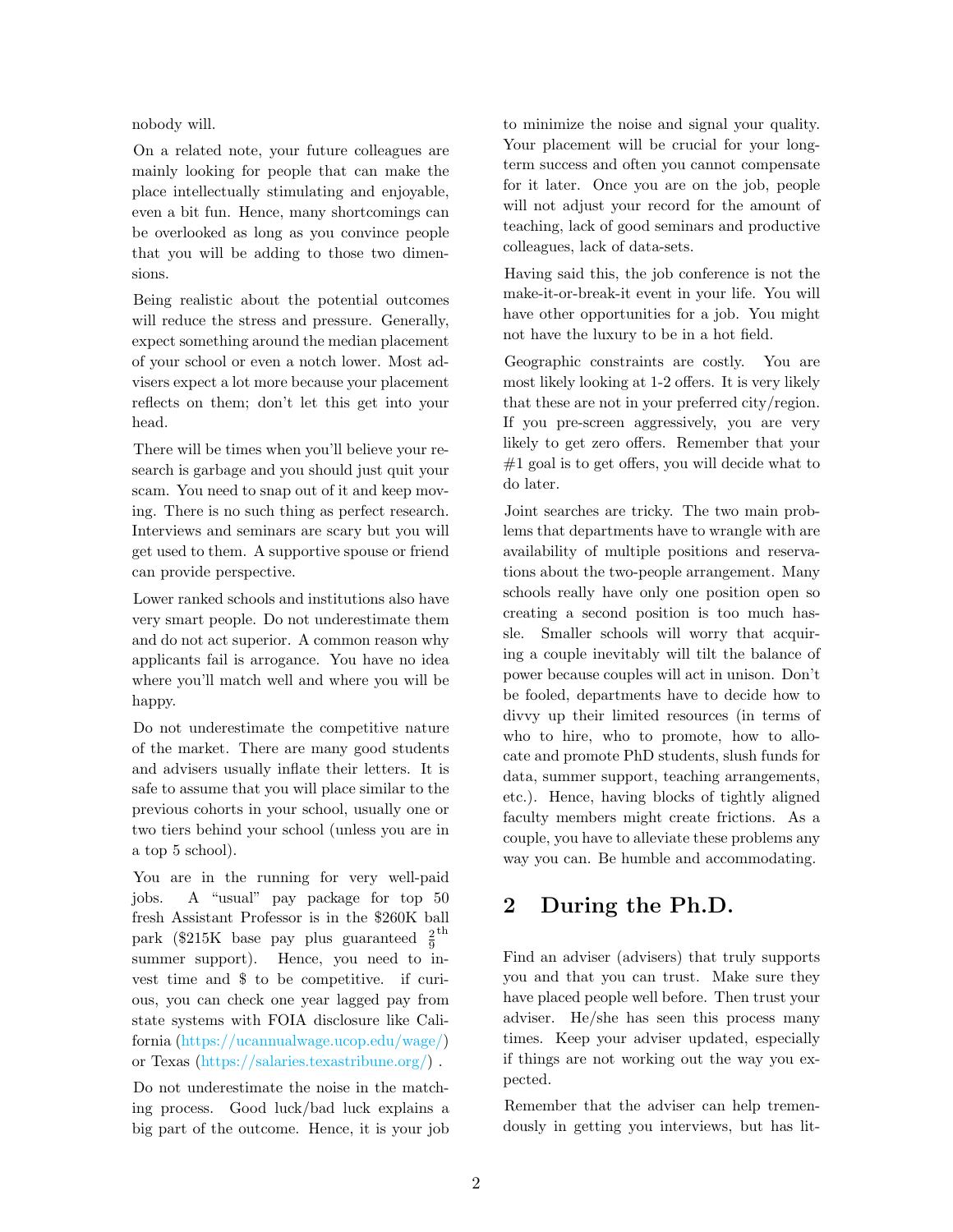tle to no impact thereafter. A supportive and well-regarded advisor is a necessary but not sufficient condition for good placement.

Keep a log of your ideas and revisit them periodically to see if you still like them. Once you "like" an idea, research it furiously for a week doing literature reviews, data runs, quick estimations. First, write an ideal abstract and see if it makes sense. Then, write a one-two pages and talk to your advisors/committee members to see what is their reaction. Usually, you have to repeat this many times before you settle on a good idea.

Do not waste time in your third year. Operate as if you are going on the market in four years.

"First and sloppy is better than second and great." Or in other words, "Novel question/approach/data is better than improving on old research." You also need to show that you are technical/up-to-speed with the latest methodology, but this is usually handled better after settling on a good idea.

### <span id="page-2-0"></span>3 Where/When to Apply

Students (and their advisers) are usually too optimistic about their job prospects. Hence, it is worth considering (and applying to) any position that you prefer to the prospect of unemployment or visiting/adjunct positions. This means that the bar should be pretty low, unless you have a very good reason to expect otherwise.

Some advisers will try to limit the range of your list because your placement (partially) reflects their work and affects their credibility for the following years. If an adviser cannot recommend you to top X schools, you will have to live with this. It most likely means that you will not be a good match there anyway. If your adviser tries to limit the number of non-top schools, try to fight back, especially if have a good reason/ strong preference. At the very least, ask "why not" and "what is the back-up plan".

A good way to figure your most likely placement is to look at the below median placement from your school for the last few years. Avoid the Lake Wobegon effect.

I would strongly advise against skipping the Financial Management Association (FMA) conference, especially if you are from a school outside of the Top 10. As the next figures show, the FMA is a stable market with plenty of tenure track opportunities. See Appendix [A](#page-12-0) for details on the FMA market.

Make sure your chair/committee are on board with going to the FMA.

A few warnings. Most, if not all, top 50 schools skip the FMA market. If they go there, there is a significant chance they will still wait and see what happens on the AFA.

Schools that go exclusively to the FMA market will push you to make early decisions.

Having the option to make early decisions is valuable (as my colleagues in option pricing tell me, behavioral finance probably disagrees).

While the FMA market will be tiring, it will be great prep for the American Finance Association (AFA) market, and it will also tell you how the market sees your profile.

The "main" AFA/ASSA market will be more unbalanced. It is a mix of "better" top 50 schools and lower ranked schools that like to attend the AFA for various reasons (location, extracurricular activities, tap the Econ market).

The top heavy AFA market is extremely cutthroat and might be more volatile. It is very concentrated, with ads coming in September/October and interviews in early January. The dust settles by mid-March. See Appendix [A](#page-12-0) for details on the AFA market.

There is no liquid and active market after the AFA market settles. Visiting positions are usually based on connections. You have to leverage all your advisers' and friends' connections and contact directly department heads. There are no guarantees any school will be looking for a visitor because these are usually resudual positions.

<span id="page-2-1"></span>A few more general observations based on the data in Appendix [A:](#page-12-0) the U.S. tenure-track market is stable; the market has a significant and growing "international" component; senior professor positions and teaching positions are rarely advertised.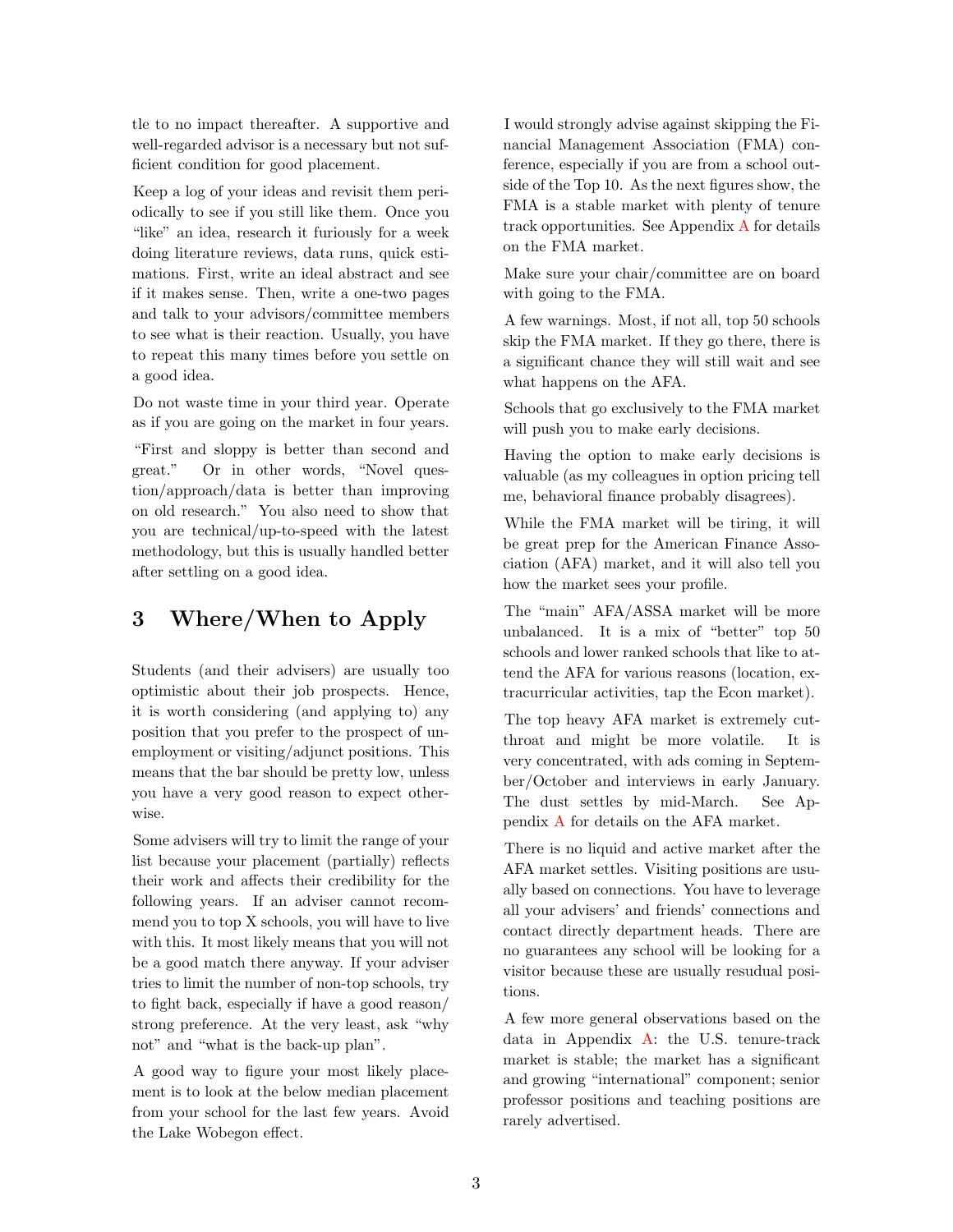### 4 Before the Interviews

The main thing at this stage is to prepare meticulously and stay professional. Expect not to work on research for a while and focus everything on the job search process.

Be ready with a draft of your paper as soon as possible. Show it to as many people as possible. Be paranoid about the abstract and the introduction (that's what everybody reads). Check your spelling, grammar, clarity over and over again. Ask for help from native speakers, English majors and colleagues (professors and grad students). Pay special attention to having well formatted and self-explanatory tables (this the second thing people look at).

Make a professional CV (no horse riding hobbies) and cover letter. Everything you put on your CV is fair game – you will get questions about it. Do not make up fancy research projects that you cannot discuss in details.

A short and basic cover letter is pretty standard. If you have time, you can customize a bit by adding a heading to the recruiting chair/dept chair. You should lengthen it only if you want to communicate some special interest in the school, usually based on the location been good, close to relatives, your spouse will find a job . . . However, this must be customized and somewhat credible. Some schools will actually pay attention to your letter but most will ignore it.

I put extra effort into a clean and professional personal web-page (no weird photos). Many professors were looking at it during the fly-outs.

It is wise to present your job market paper as many times as possible (ideally at least once outside your department). Pay special attention to what people perceive as the weak sides of your analysis. Fix if possible. Think how to answer hard questions. It is always better to know the problems in advance. It is very important to be able to answer tough questions on the go. No work is perfect.

Make as many practice interviews as you can. Interview with your friends. Interview with each of your advisers separately. Hire somebody to interview you. You cannot overdo it. You do not want to waste the actual interviews.

Work on your elevator pitch: Be able to explain clearly your research/strengths in about 5 minutes. You'll have to do this at the beginning of each interview. Try to be clear and accessible.

Good interviews should feel like a gathering of friends. Hence, observe how professors/speakers interact and try to copy it. You need to fit in culturally. This is especially true for international students. For example, in the U.S. it is not customary to bow at the end of an interview.

People that sound rehearsed are actually not well prepared. You have to figure out what you really want to say and how you want to say it, down to the exact phrases. Once you get comfortable with the message/delivery/phrasing you can improvise and deliver it casually. You also will have a good feel of the flow so interruptions will not knock you out. You have to know the message well enough so that it becomes a part of you and your normal conversational self.

Be ready to discuss specifics about your "in progress" papers, including how you would you derive something (in my case the bias of an estimator).

You will get hard questions, so prepare for hard questions. Here are some questions I found challenging: Where is your field going? If you are to give an advanced Ph.D. class in your field, what papers will you teach (and don't cite papers in your sub-field)? Tell me a couple of the projects that you will work on apart from what you have on your CV. Why would we hire an economist at a business school? Isn't it true that all your papers can be part of one larger paper? What are the policy implications of your paper?

It will be helpful if you are current. Read newspapers (WSJ, The Economist). Also, look at the publications in your field top journals. Another good source of current papers are the seminar schedules at top departments. Being aware of new developments and interesting papers can help a lot in the one-on-one meetings.

Practice voice strength by reading long passages of text out loud. This is especially relevant for non-native speakers that are not used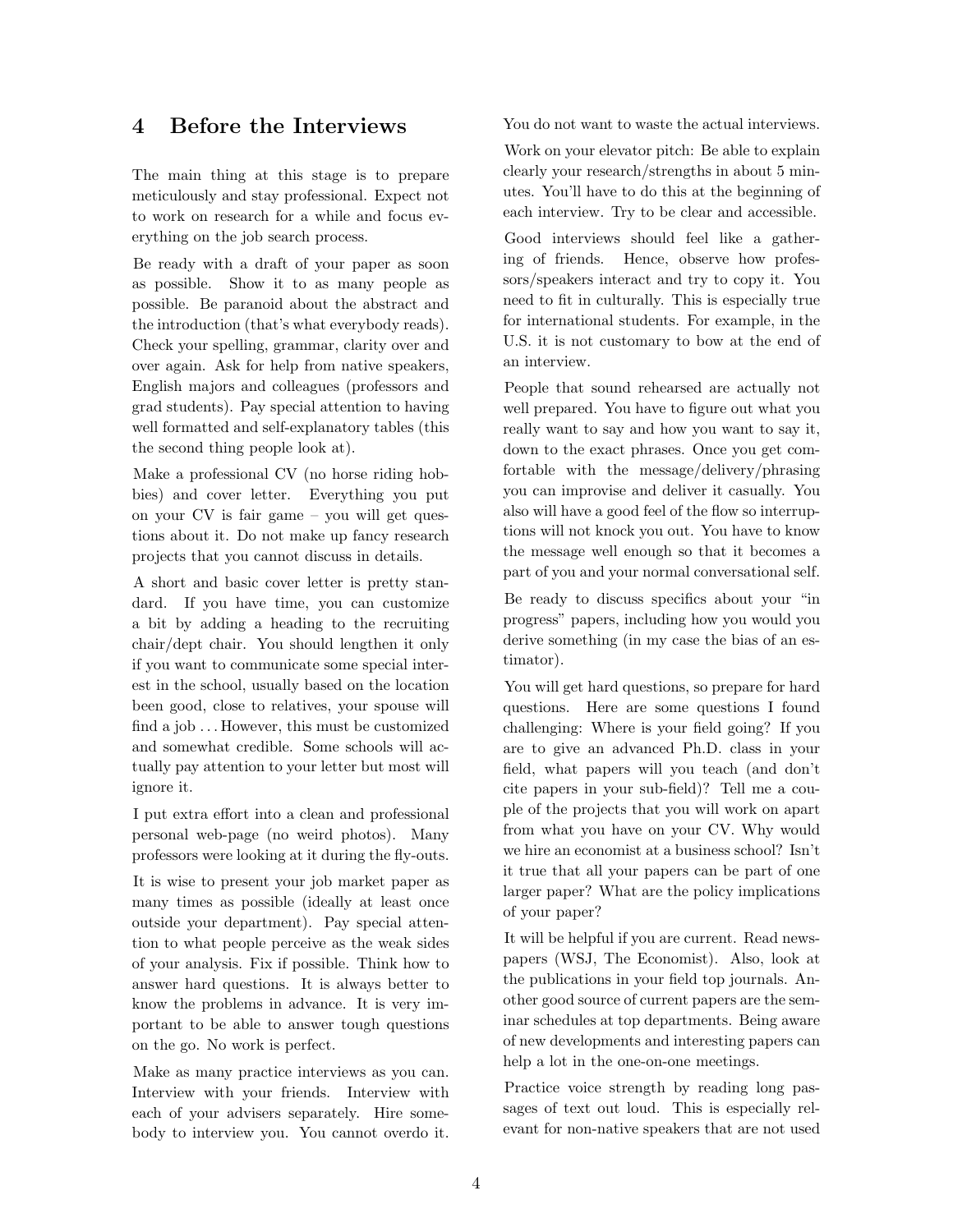to speaking in English for long periods.

Schedule 30 min meeting slots and speak with some of the seminar guest speakers about your work and their work. If possible, go to dinner or lunch with them and some department professors. This is a good approximation of the fly-out stage meetings and dinners.

Stay organized, make an Excel spreadsheet with 15 minute periods spanning all possible days for interviewing and constantly update the interviews you schedule.

When scheduling interviews leave at least 15 minutes between interviews (more if hotels are too far apart).

Once you have enough (I'd say a dozen) interviews, try to force schools that are low on your preference list in the day before the two main days or the day after. I pushed a couple of schools and I always got what I wanted. Once schools decide to interview you they will find a way to schedule you. Ideally, you will have a couple of lower priority schools on the day before, and will start with one or two of these schools on the first day. Interviews right after lunch are tricky, you will be sleepy and they will be sleepy. Interviews late in the night are tricky too because everybody is getting tired.

Schedule your favorite schools for the second of the two main days of the conference. You'll be amazed how much calmer and better you will get with experience.

Try to get an e-mail confirming your appointment so that you are sure all the info you got on the phone is correct (I thought I have an interview with school X and the e-mail was from school Y). At the minimum try to get the hotel name and the name under which the reservation is made. Then you can call the room 5 minutes before the interview and get the room number. Disclosure codes also worked fine.

If possible bring somebody (your spouse) for moral, emotional and logistical support. You'll have somebody to find the next interview room in case of confusion, it will be easier to rebound from bad interviews, you will get to eat between the interviews.

Buy strict, formal dressing. For men: single color, dark blue or dark gray business suit (goes with black socks and good shoes). At least one shirt per day, hotels offer same-day laundry only during weekdays. Make sure that the clothes are reasonably comfortable. For example, you do not want to be choking the whole day because your collar is too small.

Check that your shoes are comfortable. In any case, bring band-aids.

Do not expect to work on anything else between November and February.

During the interview and the subsequent flyout, schools in remote locations will worry if you are a large-city person. Schools in large cities will worry that you are the family type and you'll go for a lower cost of living place. These things will be inferred (perhaps wrongly) from your appearance, clothes, educational choices, wearing a ring. This might be unfair but it is how humans operate. Think about how you come across and how to communicate to departments that you will go and live there if you have an offer.

For international students: Some schools explicitly asked if I am on a J visa (requirement to leave the U.S. after graduation) and try to avoid if yes. Some Canadian schools actually preferred if I was a J student (less US options). If you plan to apply outside the US make sure you have a valid passport and visa before the job market. I spent a week waiting for my visa in London during the fly-out season.

# <span id="page-4-0"></span>5 During the Interviews

It gets real. Here is a typical interview suite (sans the tired/bored faculty members):



Do not get unnerved by hard questions, pushy or uninterested interviewers, laptop usage or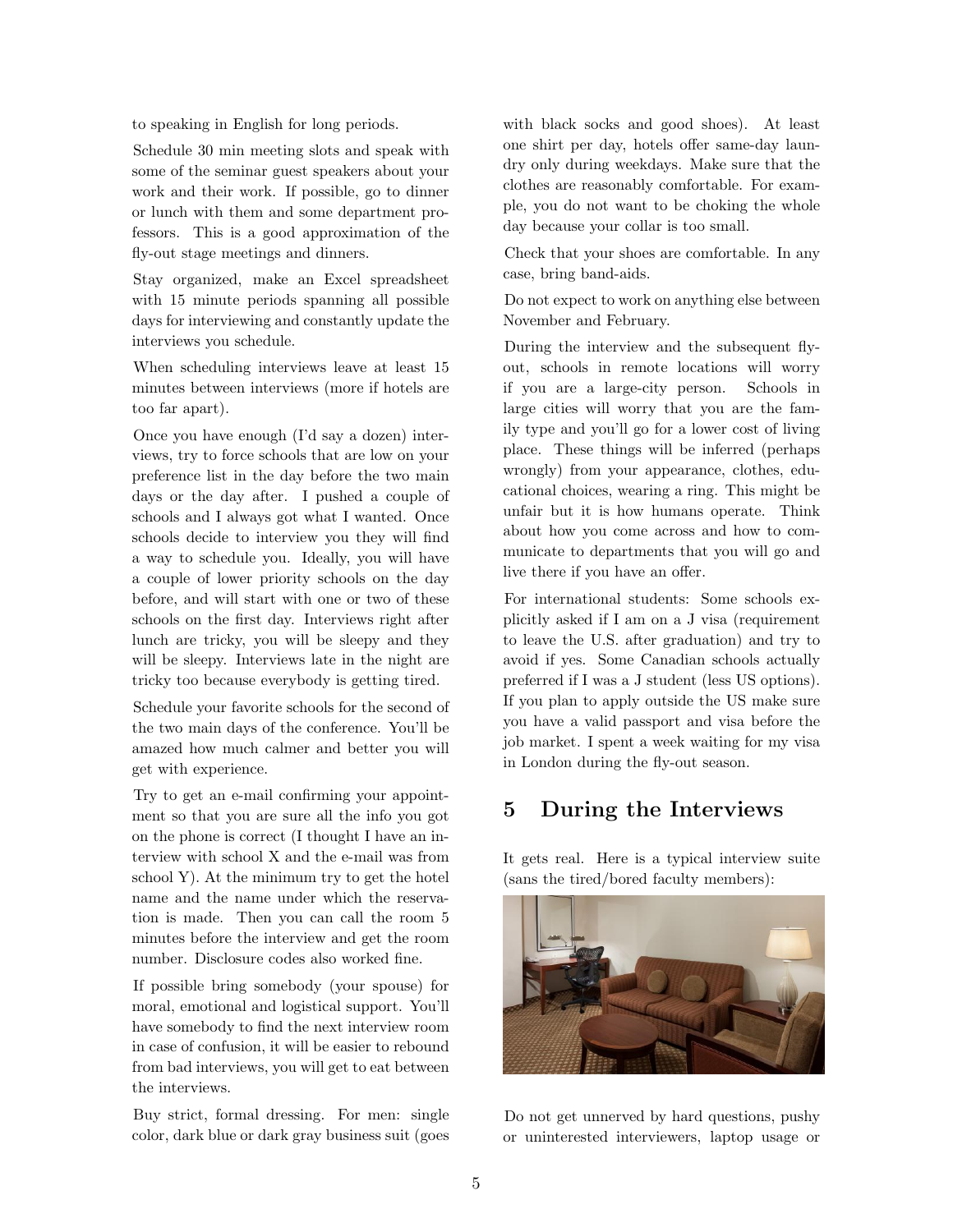people falling asleep, and waking up. The other interviewers will be ashamed. If everyone behaves crazy you do not want to work for them anyway. Stay professional.

Do not be annoyed if the interviewers interrupt often. If they do, use it as an opportunity to turn the interview into an enjoyable discussion of your research and your strengths as a candidate. The best interviews feel more like an informal meeting and less like a rehearsed nonstop recital.

Some schools are very aggressive. Do not assume they are targeting you, it is usually their style. In fact, if you stay positive and polite you will score points.

Do not go into big arguments about your research during the interview. If you do not agree, try to move on. I entered a heated exchange and I did not get a fly-out out of it. However, if pushed about the main premise of your paper and its originality, you absolutely have to (politely) defend your turf.

Do not space out when the interviewers talk, even if it seems that they are blabbering something about how good their school is. They might suddenly ask you a tough question.

Be carefully when you speak about your future work. For example, if you say "I can use structural estimations", it is likely to get the questions like "What do you consider a structural estimation? Give an example?"

When prompted to ask questions, ask things that are not obvious from a casual look at the department web-site. Indeed, it is best to not ask questions but to re-iterate that you are confident the school is a good match because they are very research active, very teaching oriented etc. In particular, never ask your potential employer a question that makes them defensive or puts them in a bad light. You can get your questions answered later when/if you get a flyout.

Do not read much at the interviews. Sometimes people stand up and move away because they have a problem with their back, or ask you to repeat each sentence because they have a problem hearing.

You will have bad interviews. Try to forget

them immediately. Chances are you will not get the same questions or attitude again.

Always try to smile in meetings. This way you look friendly and inviting. (Corollary: invest a few \$ in teeth whitening strips.) Practice firm handshake and look in the eyes. Be confident when you enter the room. Remember, the interviewers are just a couple of colleagues that are two to ten years ahead of you. Repeat: "I have strong research and I will explain it clearly."

Sit on the edge of the interview chair, slightly leaning forward to show interest.

Drink a lot of water during the day, this will keep your voice up. Restrooms are conveniently located in the lobby of each hotel. You can bring your own water in the interview room. Also, bring sore throat lozenges in case you start losing your voice.

Book your hotel ASAP (usually beginning of September at the AEA/ASSA web-page). Try to be in or close to the main hotel or main interviewing location. In my year, everything was scattered. Try to be in between the big hotels.

It is best to arrive the day before the conference starts (two days before the main interview days). This way you have a day to familiarize with the hotels the day before your interviews. Take a walk between the main hotels, look for restroom location, elevator type (do you need to input the floor), special cards to enter the elevator.

Change rooms if your hotel room has a strong odor (especially tobacco), you don't want to smell like a smoker when you are not.

You want to be sharp for 12 hours/4 days, figure out what works for you. Be careful with coffee and tea. Carry many small snacks and a toothbrush.

<span id="page-5-0"></span>You might not get a lot of sleep, hotel doors slamming, general stress. It is important to stay close to your normal routine as much as possible.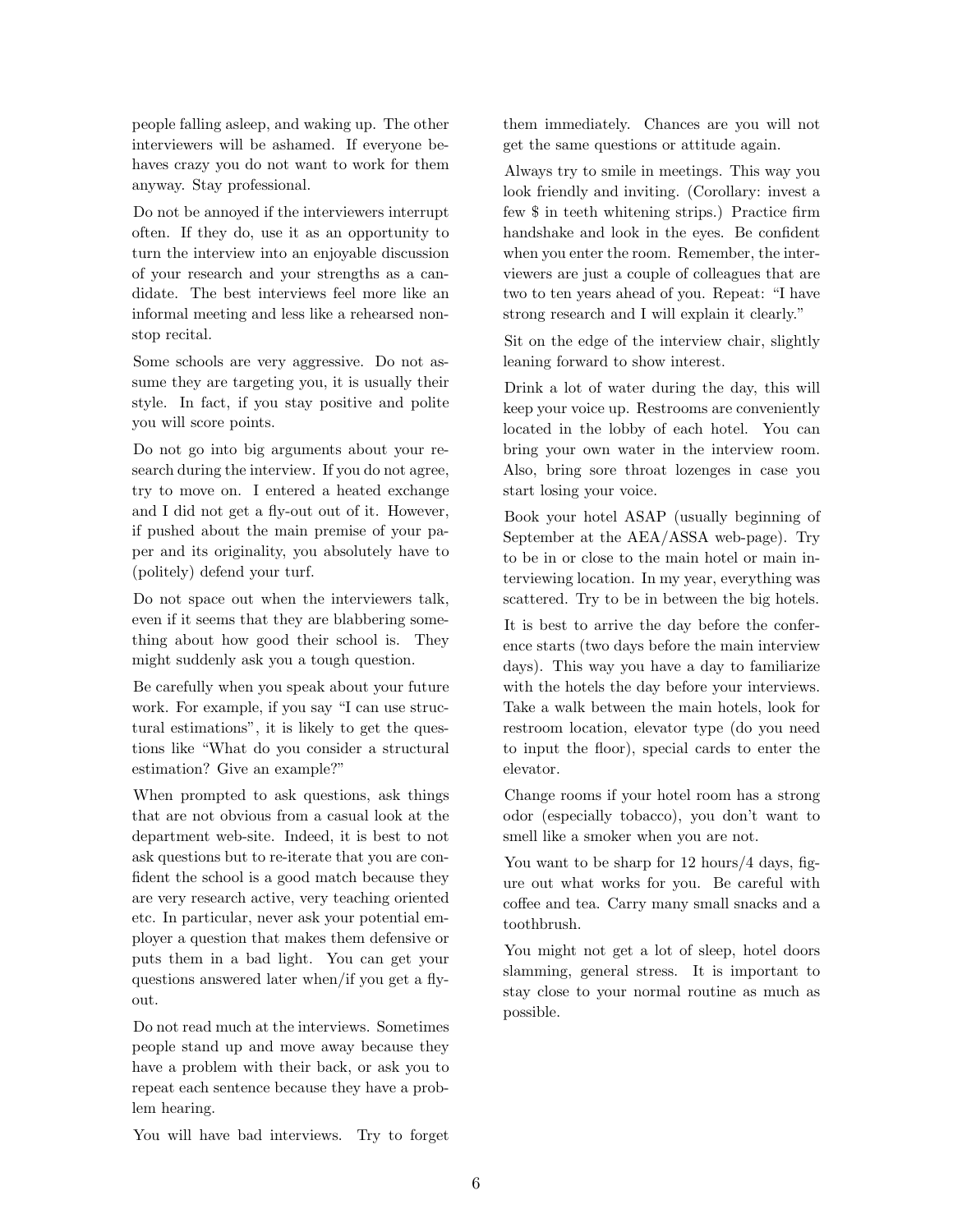# 6 After the Interviews, Before the Fly-outs

Be strategic about your fly-outs. If you have a choice, do not put the most desirable place first. You will get much better later. You will handle one-on-one meetings better and you will better answer the questions during a seminar.

Leave at least a day between the fly-outs. The fly-outs are extremely tiring. Different time zones are a problem.

The people that interviewed you liked you. Your real challenge is to convince the rest of the department that you are a good hire. Be especially careful about the people in other fields that are the department strength. How would they look at your job market paper? Do you have papers or ideas that overlap with their work? Try to anticipate questions coming from their perspective. Modify your presentation to be understandable for them.

You'll be surprised how much power stays with the full professors that have stopped doing research (hint: every associate professor want to become full). Treat full professors with full attention, know about their research (even if dated) and treat each question as a good suggestion.

You need a credit card that can hold a few thousand \$ for buying air tickets and paying at hotels. The reimbursements will come back to you a couple of weeks to a couple of months after the fly-outs.

Expect to be sick:  $100$  handshakes  $+20$ crammed flights. I got sick after the interviews. I was sick on my first three fly-outs (or should I call them flu-outs). I went through the stages of fever, loss of voice, to constant coughing. Do not despair, I landed a job at the fly-out where I could barely speak.

Remember that all interviewers are human and they want you to succeed.

Once you get the list of people you are meeting, make sure to research their CVs and publications. Read the introductions to any papers you find interesting. It will be great if you mention them in the one-on-one conversation.

Research the department. Know if they have Ph.D. program, teach MBAs etc. You should be able to answer specific questions like: "Who is the person in our department whose work is closest to yours?"

Think about replies to sensitive questions as your marital status and your list of fly-outs. Generally, they should not ask you about such things. They will, one way or another. Decide if you want to evade the questions or answer and stick to your plan. Keep in mind that it will be very hard to keep your status secret. You'll have to go through up to two dinners, lunch, breakfast, up to two dean talks and a couple of informal elevator talks where you will be talking about yourself. I was not on the market with my spouse. You need to consult other sources for joint searches.

Do not verbalize location preferences unless the place you are flying to has a clear and credible advantage to you. Even this is tricky because news can spread. People will assume that you are perfectly willing to compromise your social life for the sake of your career. Even if this is not the case, it is better to not reveal it at this stage.

# <span id="page-6-0"></span>7 During the Fly-out

At this stage you will meet with all kind of people, some have not done research for a while (some might be even emeritus/retired), PhD students, staff, teaching faculty, undergraduates, deans, vice-deans, and people with no clear titles. Try to connect with people in whatever way possible. Find out what interests them and talk with enthusiasm about it. If you have to meet with them than their opinion matters. Most of the people will be asking themselves if they want to deal with you every day for the next seven years. Give them a reason to think "Yes" or at least "Maybe".

Find if your research interest can complement the school (international focus, crossdisciplinary, etc.) and if "Yes", work it into your interview.

Your second goal is to convince them that you will make it to tenure. This means that your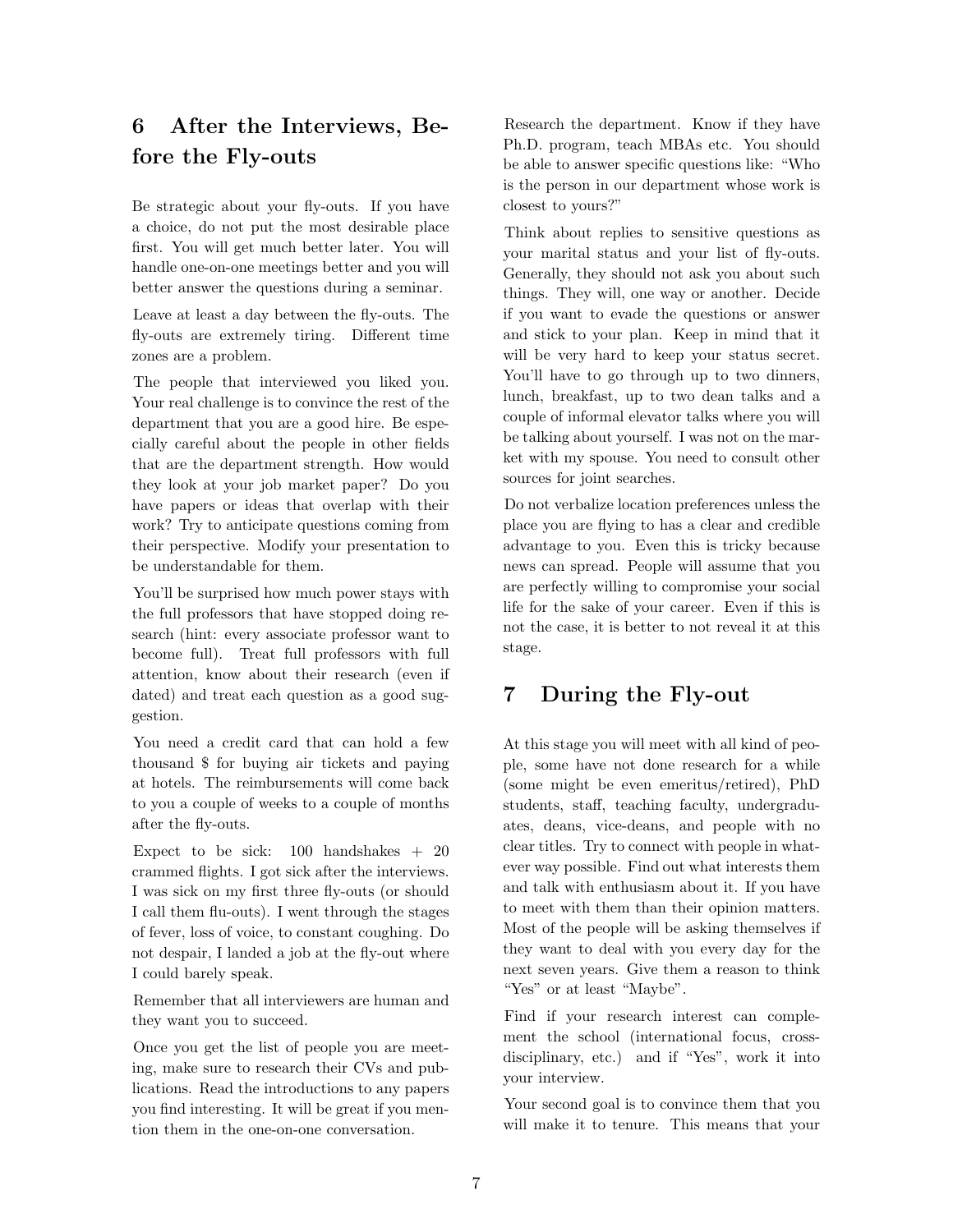job market paper is publishable, but you also have enough other work or work-in-progress or workable ideas so that you'll survive.

Your third goal is to convince them that you are a good teacher by having a coherent presentation and answering questions clearly and respectfully while standing your ground.

People like to speak about themselves and give advice to others. If the conversation is dying, ask about their research. I also asked what their best advice for young faculty is. Alternatively, ask how tenure works, this shows you want to tenure there.

Avoid relentless name-dropping or constant reference to your great alma mater. Honesty and some self-deprecating humor can be a plus. However, do not reveal bad information about anybody.

You generally want to know what is the teaching load and what are the tenure expectations and tenure reality in the department. You also want to know if seniors talk with each other and if the department is divided into groups (a bad situation for juniors). Be careful with sensitive questions. Usually, junior faculty is a better source of info, most of the info will come naturally out of the conversation so do not push them. Keep in mind that they might misrepresent the departmental situation. Don't worry, if you talk to ten people, and then talk to your advisers, and then ask people at other schools, chances are, you will learn the major flaws in a department.

You will meet deans. They are usually not in your field and will talk about the school goals. Be interested and courteous, and you will not fail. My question here was: "How committed is the graduate school to the finance program?" and "What do you consider a good candidate for tenure?" (you want to see if their expectations are reasonable, plus you show interest). An even safer question will be along the lines of "Where do you see the school heading in the next ten years?". Keep in mind that some deans can veto your application if you say crazy things (like "I do not care about MBA teaching." of "I plan to work remotely/take long vacations.") Deans also might have a say in the offer priority line and/or the financial/teaching parameters of the offer.

Try to get along with the department chair. He/she has a lot of soft power over who gets an offer and when.

Try to get along with the juniors and get out drinking with them if possible. They will be the most honest and forthcoming source of departmental dysfunction. Just don't push them. Most of this can be found from your adviser ex-post.

Drink tons of water on the day before and during the fly-out, this will keep your voice up.

Do not be embarrassed to ask to go to the restroom or ask for water/tea/coffee. This is normal and will give you a small break. They want to help you.

During the dinner, do not drink alcohol if you are not 100% sure you can handle it. If the interviewers order wine, get a glass but just sip without drinking. If you start drinking they will always fill your glass.

At dinner you usually will not speak about work. Here you have to show your social skills. Good chit-chat is OK, but ideally you will be able to engage them. Speak about your/their hobbies, what you/they do for fun, general academic gossip. It will be great if you find any common interest (be it fantasy football or knitting). Be interested in life at their department/town. Do not say anything negative about your adviser/department. Do not reveal your insecurities, childhood problems etc.

Do not order things that are hard to chew. Not being able to talk is very embarrassing because people have come to talk with you. And you will end up swallowing stuff because you need to eat in order to keep going (especially after breakfast and lunch).

Stay organized with your documents/wallet. Designate a special place to keep them, be careful where you put stuff in the hotel room. Be careful to keep receipts in a special place or you will lose them. It is hard to keep track of small things so plan ahead.

Avoid junk food at airports. Be careful with three-course meals at fancy restaurants. (My highs \$50 fillet minion and \$120 wine bottle.) I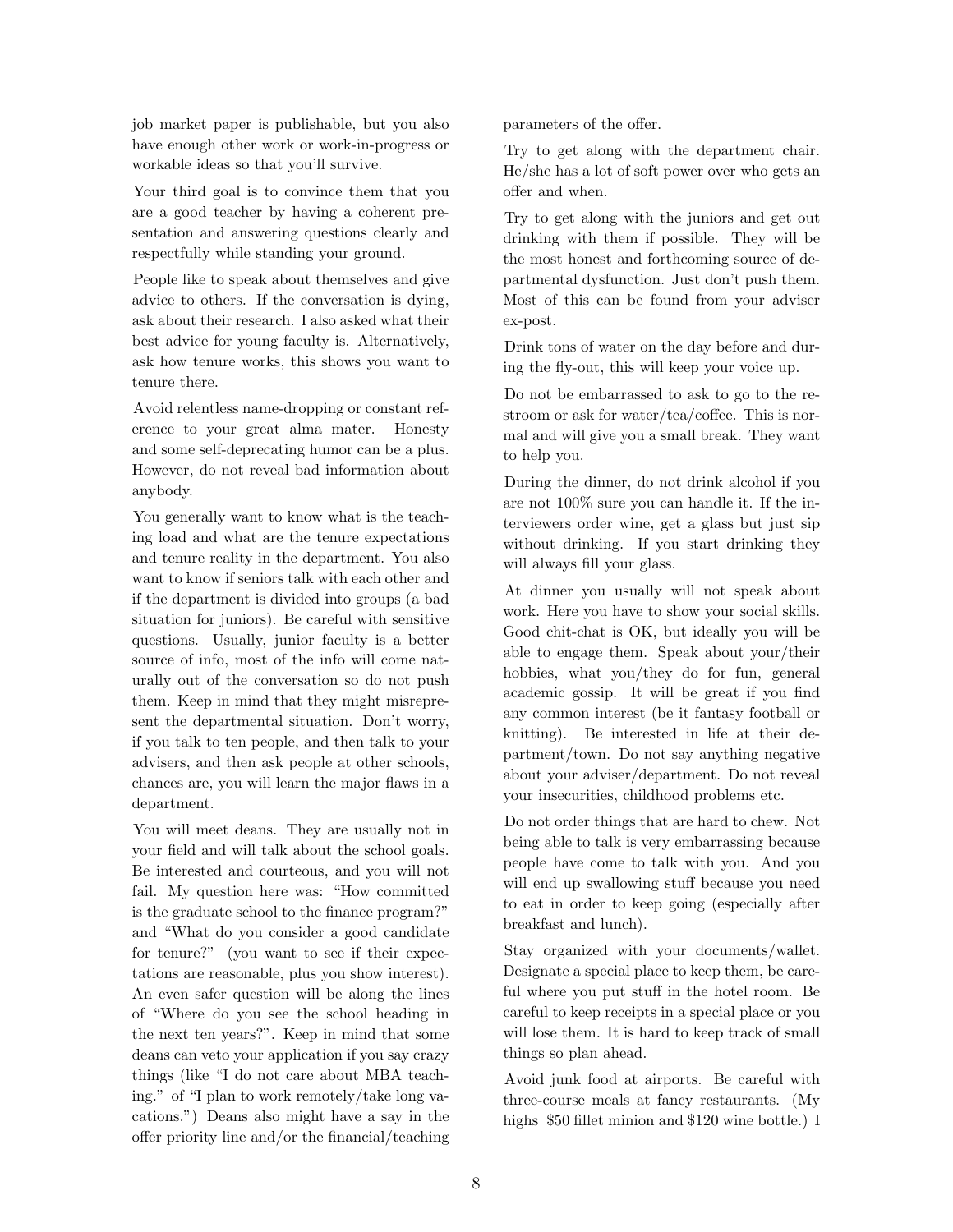gained 10 pounds and I've kept them ever since. Generally stay positive and engaged. Flyouts are hard, even after you have done ten of them. However, each fly-out is a 50-50 chance at a great job.

### <span id="page-8-0"></span>8 Job Talk

This is your time to shine. While waiting for people to gather, reduce the stress by chatting with a faculty member you know. Do not rush into starting before everything is set up correctly.

You want to show enthusiasm about your research. Be energetic and engaged. If you are not enthusiastic, why would anybody be enthusiastic about it?

Should you start with a joke? Making jokes is great, but a bad joke can be costly, especially during the seminar. Do not improvise if you are not good at it. Prepare some jokes, especially at the beginning to break the ice. Try before using. My opening joke: "Thank you for inviting me! I am VERY excited to present at X. In fact, I believe I am way too excited." Call it lame, but it worked.

Time yourself for a sixty-minute presentation. You will always get more questions than you expect. If you are ahead of time you can always talk more about your research. Put a few extra slides after the conclusion just in case.

I always practice the first three slides (five minutes) of a talk. I also make sure I know well all slides and how they tie together. It is also great to at least once talk through all slides because this usually irons out unanticipated roadblocks. However, memorizing and scripting everything is a bad idea.

Remember that you know more than the public about the subject matter so you should not over-worry.

Your seminar is also a testament to your teaching skills. If you cannot clearly explain your own research, then you cannot explain others research. Be clear, simplify your slides, do not use unnecessary lingo.

Be extremely careful to fully discuss all ques-

tions (you don't know if this idiot is the research dean). Don't be defensive. Agree with reasonable comments but do not concede to all comments. It is OK to be firm, but you need to also show some respect. Be ready to say that you are not familiar with certain literature or that you do not know the answer. Acknowledge that this is a good comment and you will think about it (taking a note). Do not bullshit. People are smart enough to call your bluffs and you might as well head for the airport.

At the beginning of the presentation pick two professors at both ends of the room. Look at each of them every minute or two. Change them as you go. You want to avoid the empty stare into the ceiling.

Try not to fidget, take an open stance, do not play with anything in your hands. Practice presenting in front of a mirror. Videotape yourself. Both practices are painful but great for spotting problems.

Expect rude comments: "I am not going to ask the same question twice." "I am sure you have a huge mistake even if I cannot point it out right now." If you can handle these you get extra points. The audience is initially on your side.

Your goal is not to "finish" your talk on time. Your goal is to communicate effectively and interact as much as possible. Hence, do not rush into anything and welcome any questions you get.

# <span id="page-8-1"></span>9 Getting Offers

Before you get an offer, you have no offer! Talk is cheap. Without offers, you have very little leverage. If approached with a request for update, indicate strongly that you are very interested. It is also good to double check all written communications with your adviser(s).

Your chances of getting an offer are higher if you tell a school that they are your first choice or that you will accept if they make you an offer. I would not overuse.

If you do not have an offer in writing that is signed by the college dean (and the university provost) you do not have an offer. I have seen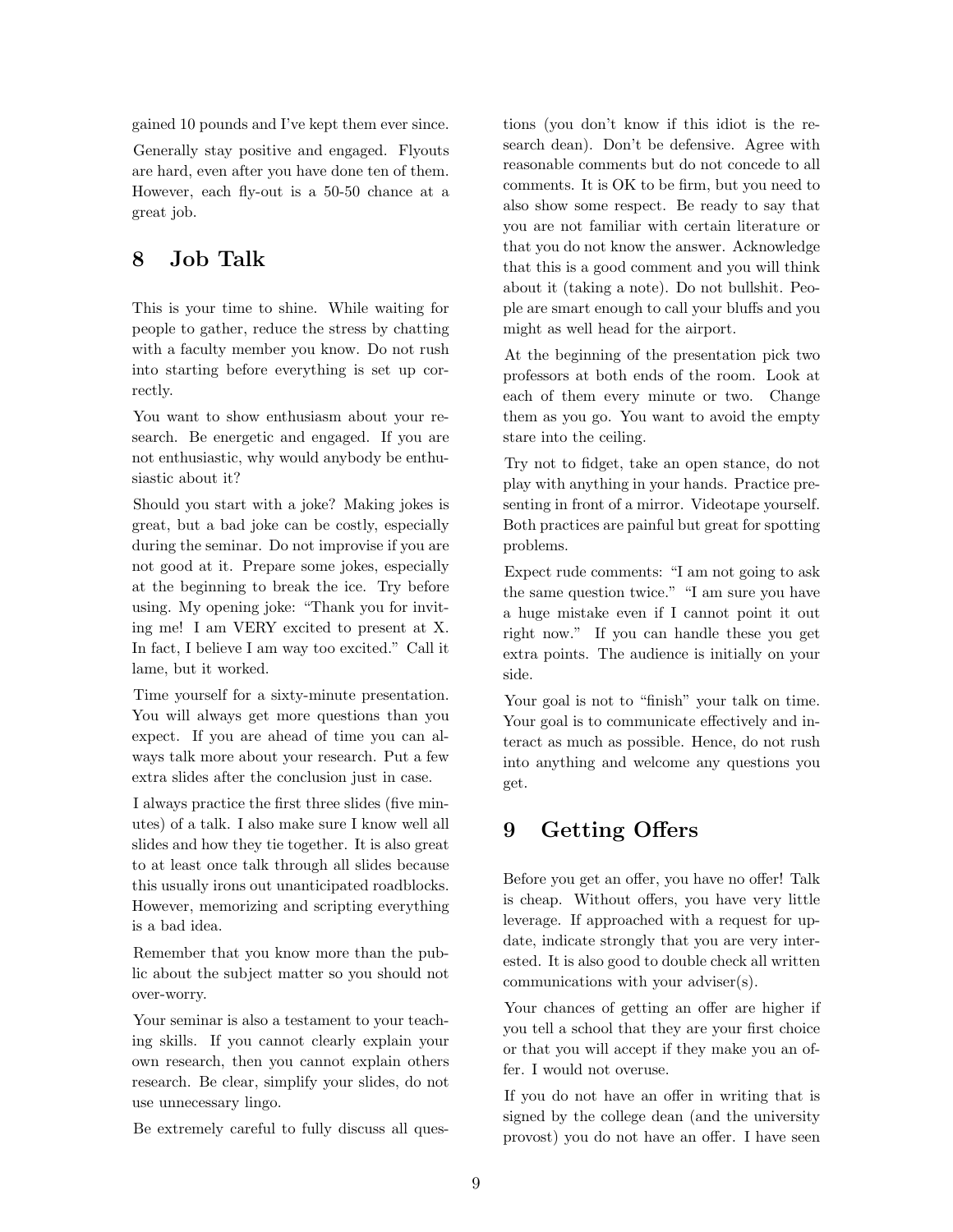offers fall through (rare but possible).

If you get an offer, no rash decisions. At this point all the power swings back to you. Do not accept any offers on the phone or during the  $fly-out - just indicate that you are really ex$ cited but you need to see it in writing. Ask for a formal offer letter with details or at least an e-mail that states the offer details.

Once you get an offer from your first choice you are done. If the offer is not your first choice, confer with your advisers about your strategy. They are better equipped to check your options.

Generally, wait until the end of your deadlines even if nothing seems to happen. Things can change fast and schools that made offers to other candidates might be suddenly interested in you.

Be careful when you are canceling scheduled fly-outs. Offer to visit and present later. Be very considerate and professional when turning down offers. Do it over the phone. This is a repeat game.

Treat all the schools that make you an offer with the utmost respect. Inform them quick whenever your situation changes. You are very likely to bump into these people later or even apply again to their school a few years later.

In your decision, make sure to research what happened with the past juniors in the places you consider, how patient are the schools if you don't publish, how patient are the places if your teaching is sub-par. In this quest, you have to ask your committee members, but also rely on reputation and hearsay.

Be skeptical of sales pitches that "we are improving quickly" and "things are changing from next year". Ambitious deans and department heads are changing over time; nine out of ten schools planning a leap forward stay where they are or even regress. It is usually a good idea to go for the more stable places with longer track of consistent research output and junior mentoring.

Once you accept an offer your tenure clock starts and the balance of power shifts. Even before you accept, you should not make unreasonable demands as people remember these things.

Once you accept an offer, talk with people at your new department to see what is their "graduation" policy. You might be able to postpone your graduation by a year and start as a lecturer. This way you will not start your tenure clock and depending on your new department's policy lose 10% of your wage (a fair trade-off). Still, it is best to check with the new department to see their attitude towards such a move, because you do not want to start on the wrong foot.

Make sure you know how your pay works. Can you get summer support upfront? What is the retirement matching? What is the insurance cost/childcare options?

If you have multiple offers, try to negotiate higher base pay or longer guaranteed summer support. Remember that the department does not mind you getting paid more, as long as it is reasonable and does not stall the whole process.

Before you ask for other things, be aware what comes from the department resources (like teaching less, more expensive computers) and what will come from the college budget (like longer/upfront summer support, additional research budget). Be very hesitant to ask for resources that are taken away from the department. You are likely to get them at the cost of crossing people on your tenure committee.

# <span id="page-9-0"></span>10 Starting Your New Job

Be a "good colleague". Go to lunch if there is a lunch group and you will learn a lot. Be polite and chit-chat in the corridors. Ask for advice and then listen carefully: (a) it might be useful, and (b) it flatters the advice-givers. Generally, try to be "low maintenance" in your interactions with senior professors and the staff. Every tenure case is marginal.

Be around, even on weekends. Because in the beginning departments cannot measure output, they usually go by input. If you are not around, people will assume that you are not working hard enough (even if you spend 18 hours a day working at home/Starbucks).

See if somebody wants to be your go-to resource (a.k.a. "mentor"). Our profession is not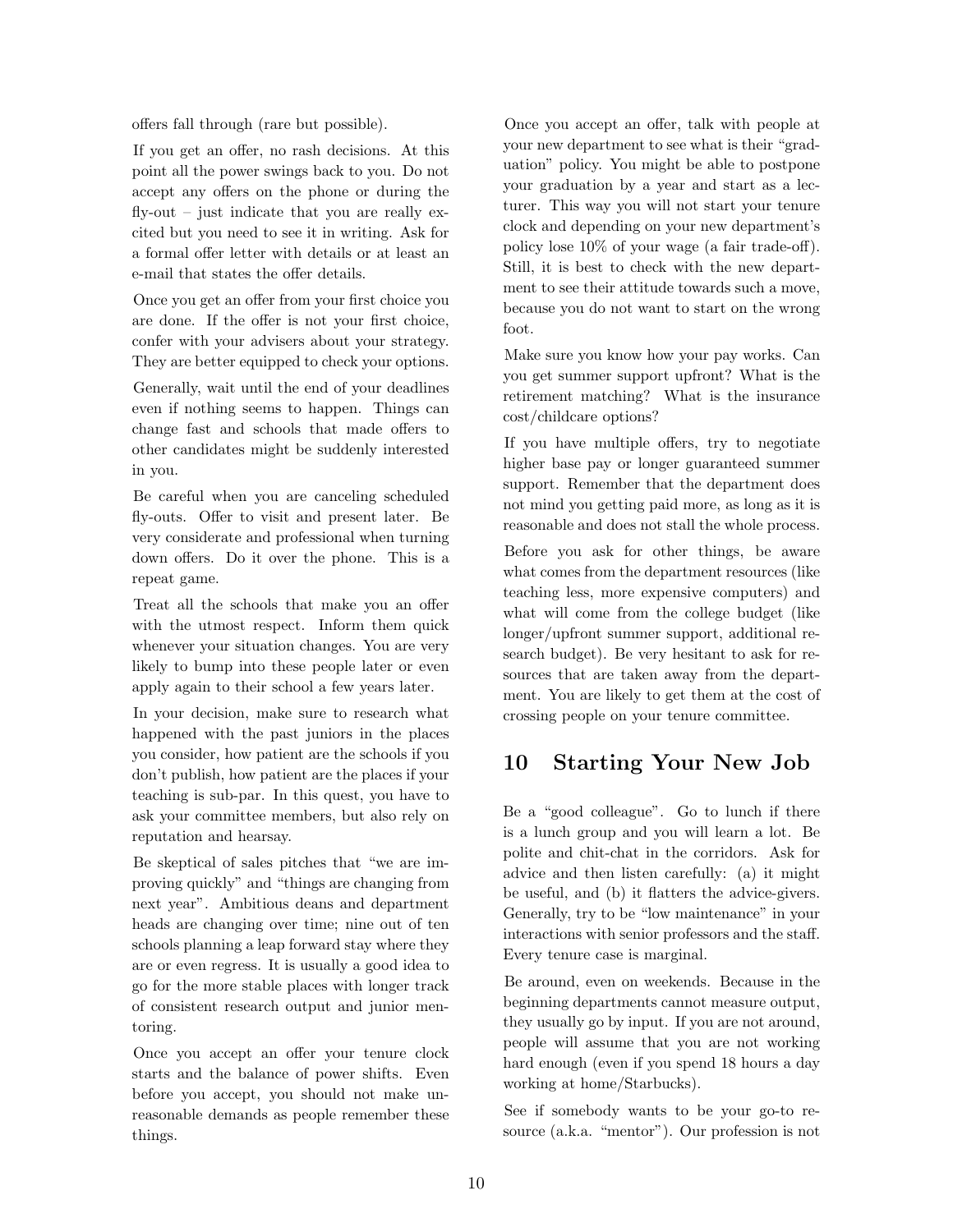that different from others where soft knowledge plays a crucial role. In a few years, you will know the basics and the run rounds, but the trick is to know them earlier.

Hurry up with submissions. Things always take twice the time you expect. Having a perfect Job Market Paper and polishing it with all suggestions is usually not the best strategy. Perfect is the enemy of done. My senior co-authors ask the question "Will this N-th thing really make a referee reject the paper if it is not fixed or it will be just folded into the R&R request?" If the answer is No, and it will take more than a week to execute, you're better off moving on. However, professional presentation and smooth writing should not be overlooked.

Be very strategic about co-authorship. Ideally, you want to work with other juniors that can share the workload and/or seniors that will be good at refining ideas, writing great introductions, promoting and presenting the paper. However, you need people with drive and urgency. If somebody is taking their time and stalling at all stages, try to avoid.

You need to balance the amount of work and be wary of burnout. I decided to not work at least one day per week and to avoid all-nighters. Sport and getting out from time-to-time helps a lot.

See what data-sets you get in the new place. Then download all data-sets from your host institution that you will use in the next couple of years (but be careful with the licenses).

You need to keep teaching under control. Look for practical measures for delivering good teaching without being completely engulfed in it. Some ideas are to borrow slides and exams, talk to people that have taught it, make material more practical, balance time demand for student office meetings. I also like to solve a lot of problems in class and then re-use most of it on exams. This way your class will be interactive, applied, even a bit fun, and your exams will be related to the material. Remember that teaching is similar to presenting your JMP: it is a show & you get better while doing it.

Resist the idea of making your teaching "perfect", and work on it incessantly in the off-time between teaching semesters. Usually, you need to show progress over time, this is achievable by small tweaks to take out any rough edges and smoother delivery.

The most common teaching problem is having "attitude" and/or showing any superiority. You will not change the teaching culture of the new place. Teaching undergrads is completely different from the harsh graduate studies you have been exposed to. Do not act superior at any point. Instead, be friendly and highlight any practical/professional experience you have. If you have none, that's still fine: 95% of people started there. Employ tricks like talking to students before the class starts – this shows that you are friendly and at their level. Or make your own teaching evaluations mid-semester to show that you want feedback.

Do not overestimate your ability to move to another place in the short run. The market has put you in a (probably inefficient) slot. Moving requires a lot of top journal hits in short amount of times, something that does not happen often. Hence, try to fit in your new department.

Do not overestimate your ability to move to another place in the long run. Senior moves are complicated transactions.

At the end of the day, your new job is just a job. You are not that special (even though the department implied it while hiring you), and you are not owed anything for choosing the place. If you make the department a bit more productive and fun then everyone will like you. If you have "me first" attitude you will struggle. Remember that every tenure case is marginal, so saw the goodwill in your first few years.

# <span id="page-10-0"></span>11 Conclusion

The biggest takeaway – treat this process professionally, and remember that you are dealing with similarly intelligent people that have been through the process. They will understand small failures but will judge you ruthlessly if you take shortcuts or have superiority complex.

While the process seems stressful, even impossible at times, it is quite manageable. Lever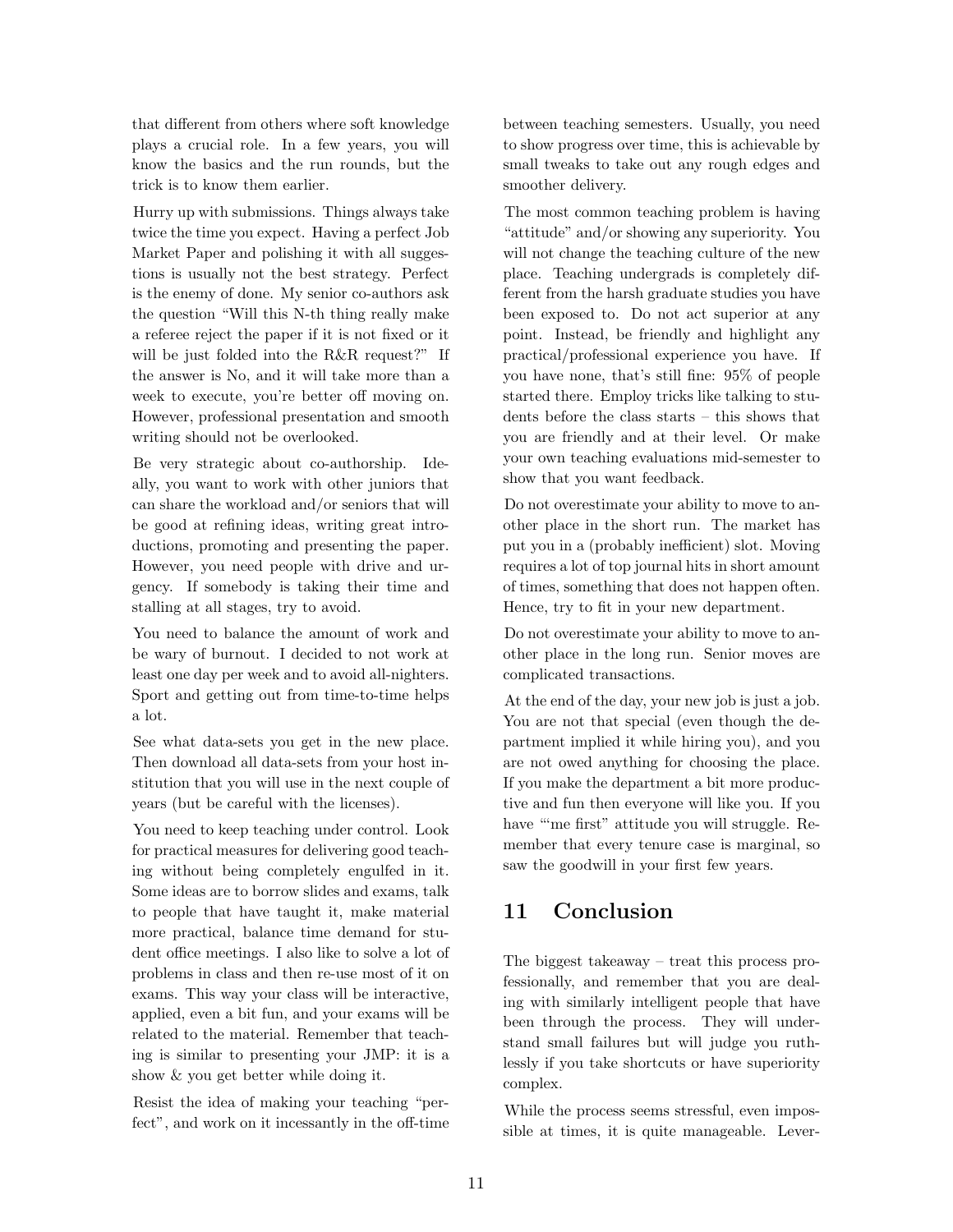aging your strengths by listening to advice and staying on course will be priceless.

Remember that people are not out there to get you. I want every candidate we interview to succeed. People root for the underdogs. Advisers really want to place you well. Unfortunately, we cannot be all winners. And we are all losers according to the appropriate measure.

Make sure to diversify by not putting everything in this process. Even if you end up professionally great, you will still have missed 83.7% <span id="page-11-0"></span>of the fun in life.

### 12 Further Readings

Alexander W. Butler and Timothy Falcon Crack, 2012, The Academic Job Market in Finance: An Updated Rookie's Guide, [Available](http://dx.doi.org/10.2139/ssrn.2109794) [at SSRN](http://dx.doi.org/10.2139/ssrn.2109794)

John Cawley, 2016, A Guide and Advice for Economists on the U.S. Junior Academic Job Market: 2016-2017 Edition, [Available at AEA](https://www.aeaweb.org/content/file?id=869)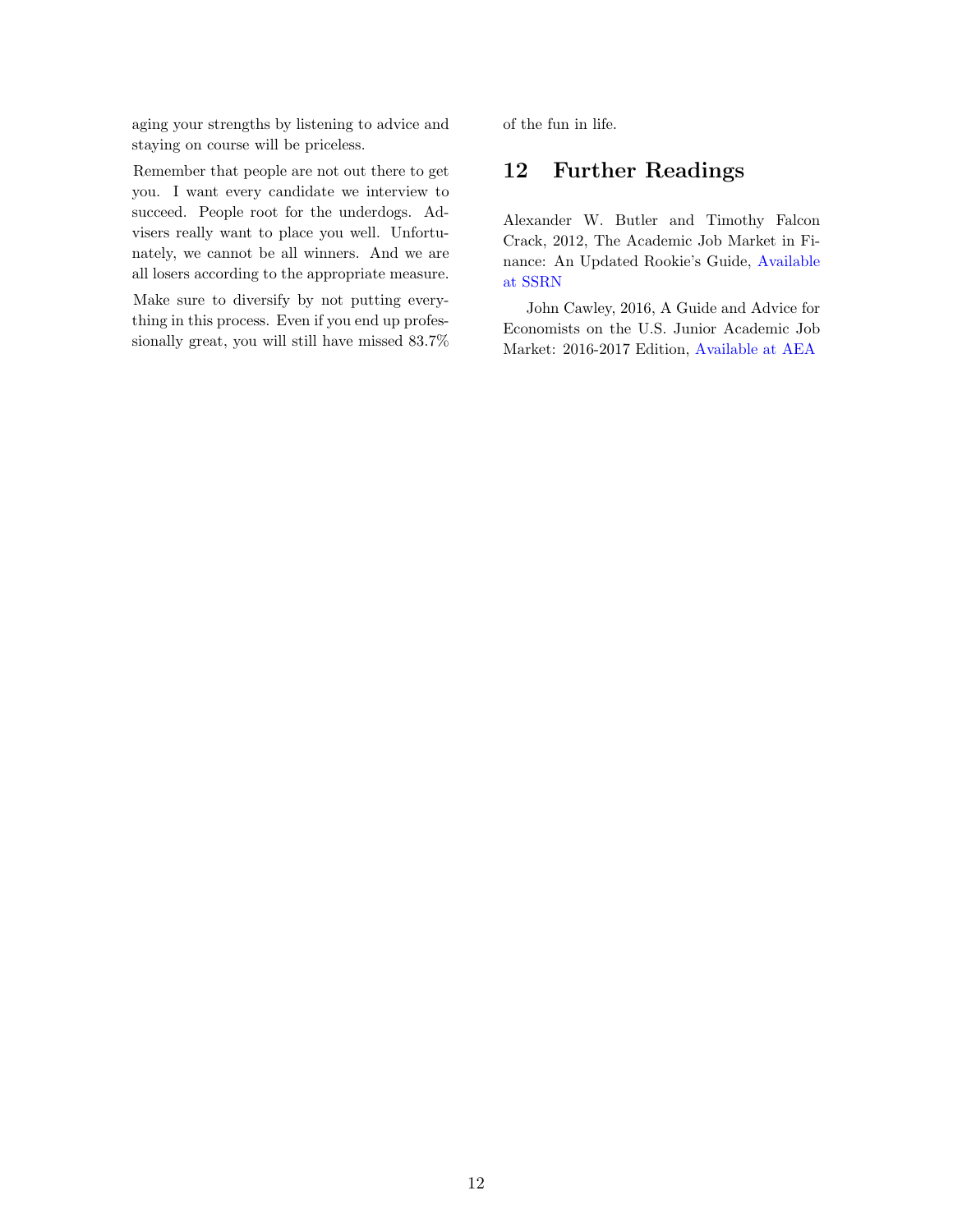# <span id="page-12-0"></span>A The Demand for Finance PhDs

This appendix presents data from advertisements in FEN (Financial Economics Network's Job Openings at SSRN), FMA (Financial Management Association), and JOE (Job Openings for Economists supported by American Economic Association). Each observation is a separate ad from an employer (an add can advertise multiple positions and might not result in hiring). The plots on this page give the average monthly ads for the last three calendar years with data based on the FEN and FMA data. Tenure track is defined as positions that have job description "Assistant Professor", "Associate Professor", "Full Professor", "Faculty Position", or "Open Rank".

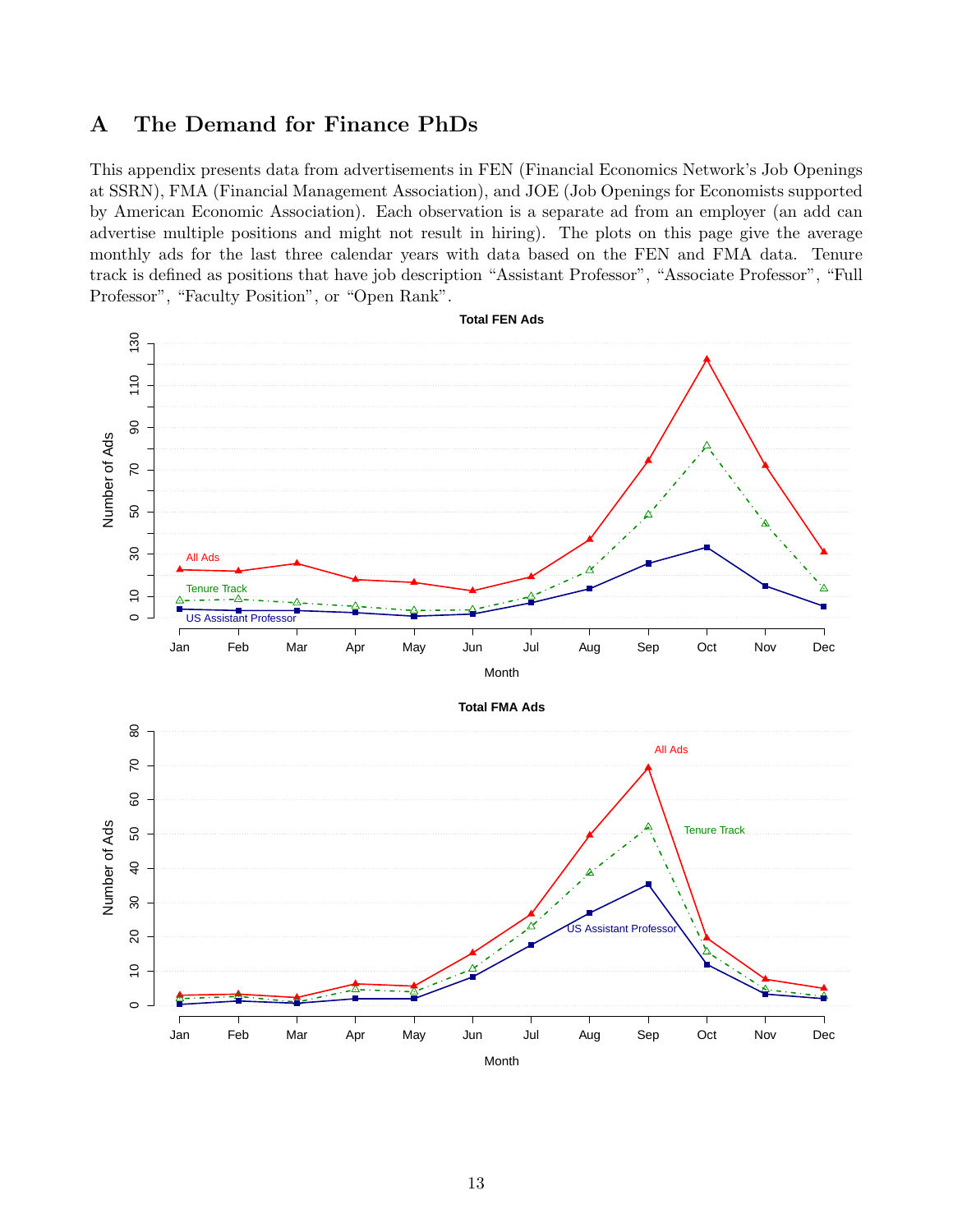

Total U.S. and International Ads each year. Years here are defined as the period around the active September-November market. Tenure track is defined as positions that have job description "Assitant Professor", "Associate Professor", "Full Professor", "Faculty Position", or "Open Rank".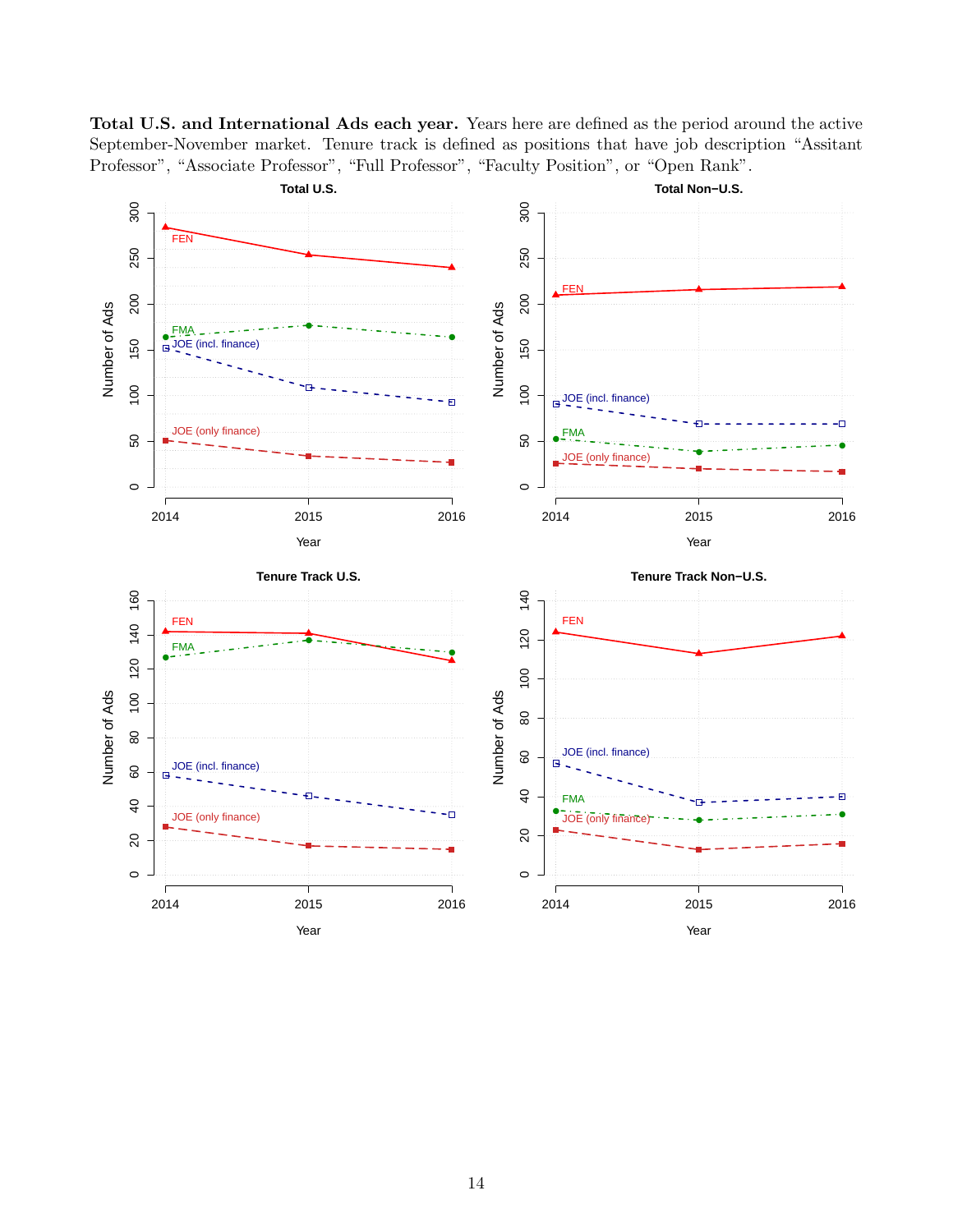Further classification of U.S. Ads each year. Years here are defined as the period around the active September-November market. Assistant Professor is defined as positions that have job descriptions including "Assistant Professor", "Faculty Position", or "Open Rank". Senior Positions are positions that ask specifically for "Associate professor" or "Full Professor". Teaching positions mention "Lecturer", "Instructor", "Clinical", "Adjunct", or "Visiting". Nonacademic positions are employers that are not "University", "School", or "College". Those include both private employers and government/central bank employers.